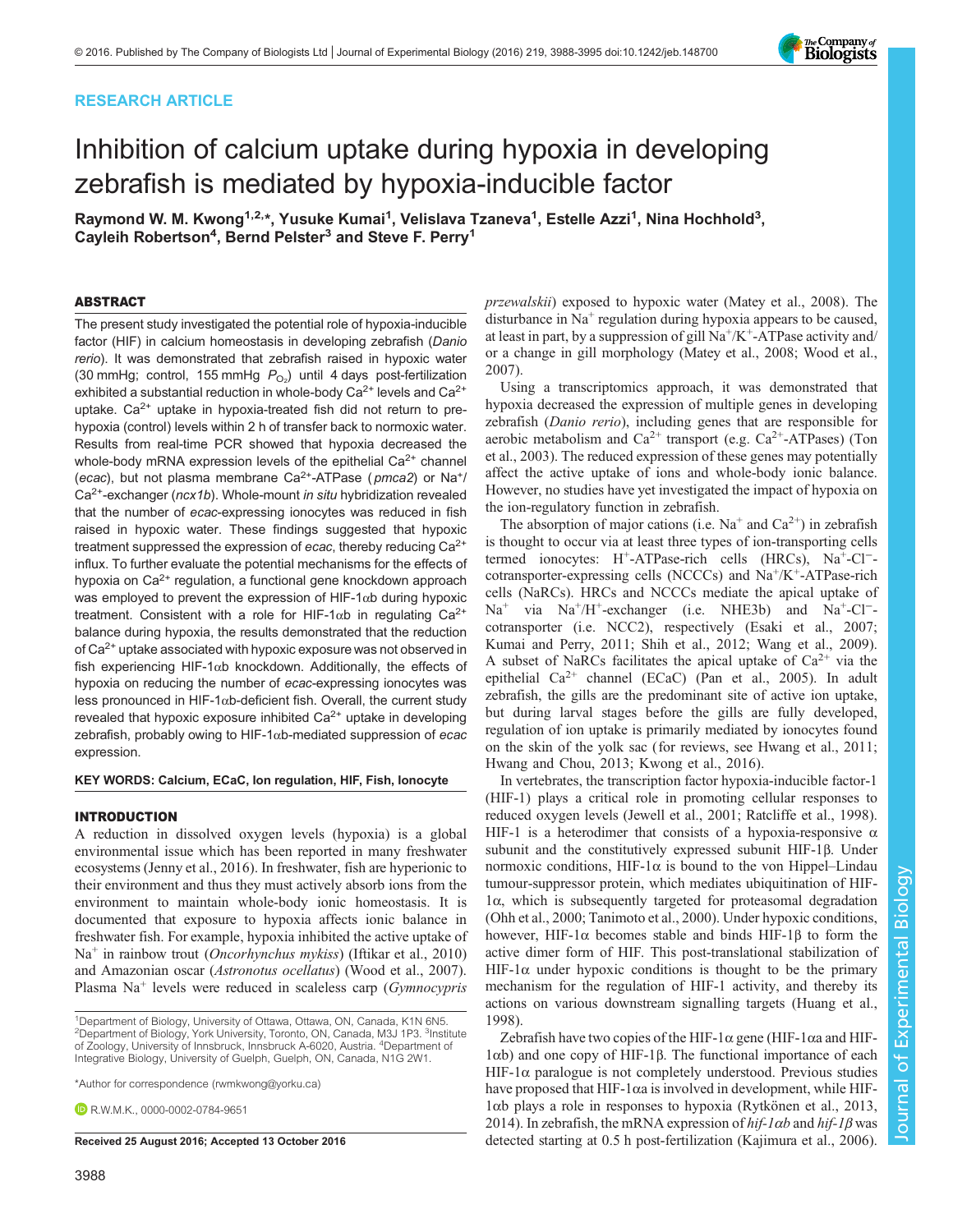Results from *in situ* hybridization suggested that  $hif-1ab$  mRNA is ubiquitously expressed in larval zebrafish, including notochord, brain and branchial region ([Kajimura et al., 2006](#page-6-0); [Rojas et al.,](#page-6-0) [2007](#page-6-0)). It was also demonstrated that the protein levels of HIF-1αb were elevated in larval zebrafish exposed to hypoxia [\(Köblitz et al., 2015; Robertson et al., 2014\)](#page-6-0), suggesting that in zebrafish,  $HIF1\alpha b$  may play an important role in the responses to hypoxia.

In the present study, we used developing zebrafish to test the hypothesis that (i) exposure to hypoxia disrupts  $Ca^{2+}$  balance by reducing active Ca<sup>2+</sup> uptake; and (ii) the effects of hypoxia on Ca<sup>2+</sup> homeostasis are associated with the activation of HIF-1αb. The findings demonstrated that exposure to hypoxia substantially reduced  $Ca^{2+}$  uptake and whole-body  $Ca^{2+}$  levels in developing zebrafish, effects which were probably associated with HIF- $1\alpha$ bmediated inhibition of ecac expression.

# MATERIALS AND METHODS

## Animals and hypoxic treatments

Adult zebrafish, Danio rerio (Hamilton 1822) were maintained in aerated, dechloraminated City of Ottawa tap water at 28 °C (in mmol l<sup>-1</sup>; 0.25 Ca<sup>2+</sup>, 0.78 Na<sup>+</sup>, 0.02 K<sup>+</sup>, 0.15 Mg<sup>2+</sup>; pH 7.6). Fish were subjected to a constant 14 h light:10 h dark photoperiod and fed daily until satiation with No.1 crumble-Zeigler (Aquatic Habitats, Apopka, FL, USA). Embryos were collected and immediately transferred to flow-through tanks supplied with normoxic (155 mmHg  $P_{\text{O}_2}$ ) or hypoxic (30 mmHg  $P_{\text{O}_2}$ ) water. Hypoxia was achieved by bubbling a mixture of air and nitrogen into the tank using a gas mixer (model GF-3/MP, Cameron Instruments, Inc., Port Aransas, TX, USA). Exposure to similar hypoxic water tension has previously been shown to induce expression of various HIF isoforms ([Köblitz et al., 2015](#page-6-0); [Kopp](#page-6-0) [et al., 2011](#page-6-0)). Water  $P_{\Omega_2}$  was continuously monitored using a fibre optic oxygen electrode (FOXY AL300, Ocean Optics, Dunedin, FL, USA) over the entire course of experiments, and the measured  $P_{\text{O}_2}$  values were always within 10% of the target. Preliminary experiments demonstrated that fish raised in hypoxic water (30 mmHg  $P_{\text{O}_2}$ ) exhibited a delay in development (~24 h delay). Therefore, all experiments were developmentally staged and matched as described by [Kimmel et al. \(1995\).](#page-6-0) Thus, the age of the larvae are presented in this study as 'corrected days postfertilization' (dpf), whereby developmentally similar (rather than chronologically similar) larvae were compared between the normoxic and hypoxic treatments. Essentially, the larval length, head–trunk angle and number of myotome segments were used to assess the developmental ages of fish. The experiments were conducted in compliance with guidelines of the Canadian Council of Animal Care (CCAC) and following approval of the University of Ottawa Animal Care Committee (Protocol BL-226).

## Measurement of whole-body ion levels

To examine the effects of hypoxia on ionic balance, whole-body levels of Na<sup>+</sup>, Ca<sup>2+</sup> and K<sup>+</sup> were measured in fish raised in normoxic (control) or hypoxic water. At 3 and 4 dpf, fish were killed with an overdose of tricaine methanesulphonate (MS-222), and then briefly rinsed in double-deionized water. Twenty fish were pooled as one sample, and a total of six samples  $(N=6)$  were analysed in this experiment. The fish were digested with 5 mol  $1^{-1}$  HNO<sub>3</sub> at 65°C for 48 h, and diluted appropriately with deionized water. The total ion concentration was measured by flame emission spectrophotometry (Spectra AA 220FS, Varian), and verified using certified standards (Fisher Scientific).

## Measurement of Ca<sup>2+</sup> influx

Because we observed a substantial reduction in whole-body  $Ca^{2+}$ levels following hypoxic treatment (see Results), influx of  $Ca^{2+}$  was evaluated using a radiotracer method as described previously [\(Kwong et al., 2014\)](#page-6-0). In brief, fish reared in normoxic or hypoxic water were exposed for 2 h to 0.2 µCi ml<sup>-1 45</sup>Ca<sup>2+</sup> (as CaCl<sub>2</sub>; PerkinElmer) at 4 dpf. In some experiments, influx of  $Ca^{2+}$  in hypoxia-treated fish was measured immediately after transferring them back to normoxic water (post-hypoxia). At the end of the flux period, fish were killed with an overdose of MS-222 and rinsed in isotope-free water. Two fish were pooled as one sample, and a total of six samples  $(N=6)$  were analysed. Fish were digested with a tissue solubilizer (Solvable; Perkin Elmer) and later neutralized using glacial acetic acid. The radioactivity of the digest and the water samples was measured using a liquid scintillation counter (LS-6500, Beckman Coulter, Canada) following the addition of a scintillation cocktail (BioSafe-II, Research Products International). The  $Ca^{2+}$ influx  $(J_{\text{in}}; \text{ pmol fish}^{-1} \text{ h}^{-1})$  was determined using the formula:  $J_{\text{in}}=F/(SA \times n \times t)$ , where F is the total radioactivity counted in the fish (counts min−<sup>1</sup> ), SA is the specific activity of the water (cpm nmol−<sup>1</sup> ),  $n$  is the number of fish and  $t$  is the duration of the experiment in hours.

## Effects of HIF stabilization on  $Ca<sup>2+</sup>$  regulation

The potential effects of HIF on  $Ca^{2+}$  regulation were assessed using a HIF-stabilizing drug, dimethyloxaloylglycine (DMOG), in normoxic conditions. Fish were treated with 100 μmol l<sup>−1</sup> DMOG (Santa Cruz Biotech) immediately after fertilization, and the exposure water was refreshed daily. Whole-body  $Ca^{2+}$  levels and  $Ca<sup>2+</sup>$  influx were measured at 4 dpf as described above.

## Microinjection of antisense morpholino oligonucleotide

A morpholino oligonucleotide (5′-CAT CTG CAA AAT CGA ATA ACA TCC C-3′; Genetools, OR, USA) was designed to target the splice junctions between intron 2 and exon 3 of the zebrafish  $hif-1ab$ subunit (Ensembl gene ID: ENSDARG00000006181). The morpholino was diluted in a Danieau buffer [58 mmol l<sup>−1</sup> NaCl, 0.7 mmol l<sup>-1</sup> KCl, 0.4 mmol l<sup>-1</sup> MgSO<sub>4</sub>, 0.6 mmol l<sup>-1</sup> Ca(NO<sub>3</sub>)<sub>2</sub>, 5.0 mmol l−<sup>1</sup> Hepes ( pH 7.6)] plus 0.05% Phenol Red before injection into embryos at the 1-cell stage. A 'sham' group was injected with a standard control morpholino (5′-CCT CTT ACC TCA GTT ACA ATT TAT A-3′; GeneTools) prepared as for the HIF-1αb morpholino. In preliminary trials, we observed that injection of 4 ng morpholino did not induce developmental defects, and effectively abolished the increased HIF-1 $\alpha$ b protein expression following hypoxic treatment for 4 h (see Results). Therefore, this dose was used in all subsequent experiments. Fish injected with control or HIF-1αβ morpholino were raised in either normoxic or hypoxic water until 4 dpf. Whole-body  $Ca^{2+}$  levels and  $Ca^{2+}$  influx were measured as described above.

## Protein extraction and western blotting

Shock-frozen zebrafish larvae were covered with 2× Laemmli sample buffer (Bio-Rad). Samples were boiled at 95°C for 30 min and dispersed by frequent and rapid pipetting. Undissolved proteins and pigment were separated by centrifugation (10 min, 16,000 rpm; Eppendorf Centrifuge 5415R). Protein concentration was determined by measurement of total protein absorption at 280 nm with a NanoDrop 2000c (Thermo Scientific) in triplicate.

Western blotting was performed as described previously ([Köblitz](#page-6-0) [et al., 2015](#page-6-0); [Kopp et al., 2011\)](#page-6-0); 400 µg of protein per sample was loaded onto 12% pre-cast SDS-PAGE gels (18-well Criterion™ TGX Stain-Free™ Gels, Bio-Rad), and blotted onto PVDF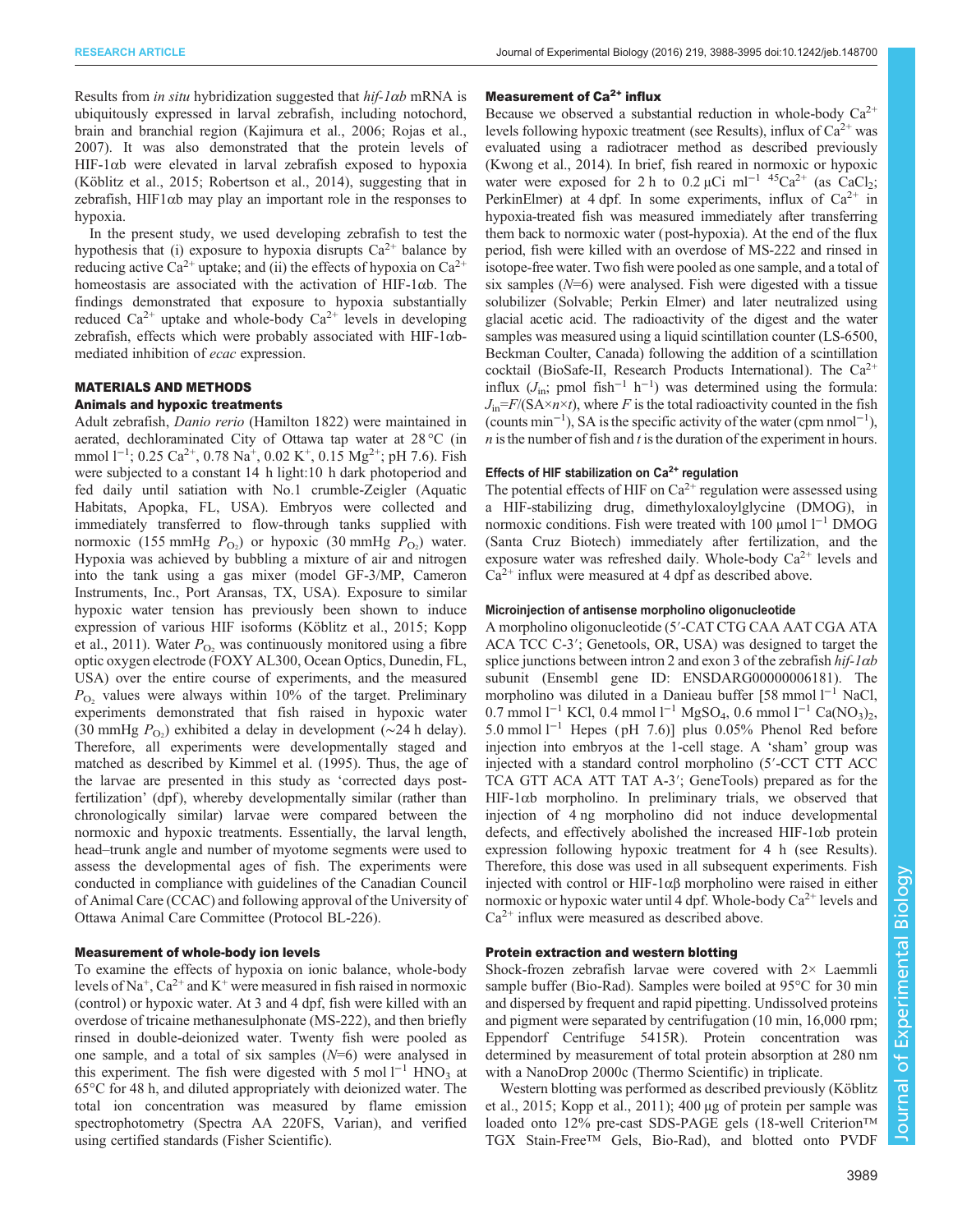membranes. Equal loading was verified by UV exposure in a Chemidoc XRS+ (Bio-Rad) imaging system and comparison of overall intensity of the protein staining. Non-specific proteinbinding sites were blocked by pre-incubating the membranes in Tris-buffered saline containing 5% skimmed milk powder and 0.1% Tween 20 (blocking buffer) for 45 min at room temperature. Primary polyclonal HIF antibodies ([Kopp et al., 2011\)](#page-6-0) were diluted 1:1000 in blocking buffer. Incubation with primary antibody was performed overnight at 4°C. Binding of the primary antibody was detected with a secondary antibody conjugated to horseradish peroxidase (Abcam, Cambridge, UK) diluted 1:10,000 in blocking buffer for 1 h at room temperature followed by enhanced chemiluminescence detection (Amersham™ ECL™ Select Western Blotting Detection Reagent). Band densities were analysed with Image Lab 4.1 software (Bio-Rad).

## Real-time PCR analysis

Because exposure to hypoxia was found to significantly reduce  $Ca^{2+}$ influx, the expression of mRNA encoding various  $Ca^{2+}$  channels/ transporters and hypocalcaemic hormones was further evaluated by real-time PCR. Methods for RNA extraction, cDNA synthesis and PCR analysis were similar to those described by [Kwong et al. \(2014\).](#page-6-0) In brief, total RNA from fish exposed to normoxia or hypoxia at 4 dpf was extracted using an RNeasy kit (Qiagen). After treatment with DNase I (Biolabs, USA), cDNA was synthesized with 1 μg of RNA using RevertAid H-minus reverse transcriptase (Thermo Scientific) and random hexamer primers. The mRNA levels of ecac, plasma membrane  $Ca^{2+}$ -ATPase isoform 2 (*pmca2*), Na<sup>+</sup>/Ca<sup>2+</sup> -exchanger isoform 1b  $(ncx1b)$ , stanniocalcin-1  $(stc1)$  and calcitonin  $(ct)$  were examined using real-time PCR  $(N=6)$ . A previous study showed that pmca2 and ncx1b are expressed in ecac-positive ionocytes [\(Liao](#page-6-0) [et al., 2007](#page-6-0)) and thus these isoforms were chosen for analysis in this study. Primer sets used in the present study are summarized in Table 1. Real-time PCR analysis was performed on a Bio-Rad CFX96 qPCR system as described previously [\(Kwong et al., 2014\)](#page-6-0), and 18S RNA was used as an internal control.

## Whole-mount in situ hybridization

To examine the potential effects of hypoxic exposure on the number of ecac-expressing ionocytes, whole-mount in situ hybridization was performed as described previously ([Kwong et al., 2014](#page-6-0)). In brief, a fragment of zebrafish ecac mRNA from 4 dpf larval zebrafish cDNA was PCR amplified (see Table 1 for primer sequences), cloned into a pDrive cloning vector (Qiagen, USA) and

| Table 1. Primer sets used in the present study |  |  |  |  |  |  |  |
|------------------------------------------------|--|--|--|--|--|--|--|
|------------------------------------------------|--|--|--|--|--|--|--|

| Gene                  | Primer                           | Reference           |
|-----------------------|----------------------------------|---------------------|
| Real-time PCR         |                                  |                     |
| ecac                  | F: TCC TTT CCC ATC ACC CTC T     | Lin et al., 2011    |
|                       | R: GCA CTG TGG CAA CTT TCG T     |                     |
| pmca2                 | F: AAG CAG TTC AGG GGT TTA C     | Liao et al., 2007   |
|                       | R: CAG ATC ATT GCC TTG TAT CA    |                     |
| ncx1b                 | F: TAAAGTGGCAGCGATACAGG          | Liao et al., 2007   |
|                       | R: CAGATCAAGGCGAAGATGG           |                     |
| stc1                  | F: CCA GCT GCT TCA AAA CAA ACC   | Tseng et al., 2009  |
|                       | R: ATG GAG CGT TTT CTG GCG A     |                     |
| сt                    | F: CTA CGA GGC GAG AAG ATT GCT T | Lafont et al., 2011 |
|                       | R: TGG ATA CGT CTG CAG CTT GTG   |                     |
| In situ hybridization |                                  |                     |
| ecac                  | F: TGG CTC AGG ATG CAG AAC AG    | Kwong et al., 2014  |
|                       | R: TAG GGT CCC AGC ATC TCG AA    |                     |

ecac, epithelial Ca<sup>2+</sup> channel; pmca2, plasma membrane Ca<sup>2+</sup>-ATPase isoform 2; ncx1b, Na<sup>+</sup>/Ca<sup>2+</sup>-exchanger isoform 1b; stc1, stanniocalcin isoform 1; ct, calcitonin.

sequenced. After plasmid purification and linearization, an ecac RNA probe was synthesized by *in vitro* transcription in the presence of digoxigenin (dig)-UTP (Roche, Penzberg, Germany). Fish exposed to normoxia  $(4 \text{ dpf})$  or hypoxia  $(5 \text{ dpf})$  were fixed in  $4\%$ paraformaldehyde overnight at 4°C, and washed several times with phosphate-buffered saline plus 0.1% Tween-20 (PBST) before gradual dehydration with methanol. After rehydration with PBST, the fish were permeabilized in acetone for 20 min at −20°C and then washed with PBST. The fish were first pre-hybridized in a hybridization buffer supplemented with 500  $\mu$ g ml<sup>-1</sup> yeast tRNA and 50 μg ml−<sup>1</sup> heparin (Sigma) for 2 h at 65°C, and then incubated with 100 ng of ecac RNA probe overnight at 65°C. After serial washing with hybridization buffer and PBST, the fish were incubated in a blocking solution containing 10% calf serum in PBST for 2 h before incubation with an alkaline phosphataseconjugated anti-digoxigenin antibody (1:2000 dilution for 2 h at room temperature). Subsequently, fish were washed with PBST and incubated in a NBT/BCIP staining buffer until the desired coloration intensity was obtained. The total number of ecac-positive ionocytes on the skin of the yolk sac was counted  $(N=10)$ . The density of NaRCs following hypoxic treatment was quantified by immunohistochemistry as described by [Kwong and Perry \(2015\)](#page-6-0).

## Statistical analysis

All statistical analyses were performed using Sigmaplot® (version 11.2, Systat Software, Inc., USA). Data were analysed using Student's *t*-test, one-way or two-way analysis of variance (ANOVA; morpholino knockdown and hypoxic treatment as two independent variables) followed by a post hoc Holm–Sidak test. Data were either log or square-root transformed when the assumptions of equal variance or normal distribution were violated (determined automatically by the statistical software). Data are reported as means $\pm$ s.e.m., and  $P \le 0.05$  was taken as the level of significance.

# RESULTS

## Exposure to hypoxia disrupts whole-body ion levels

Whole-body  $Ca^{2+}$  levels were significantly reduced in fish exposed to hypoxic water at both 3 and 4 dpf [\(Fig. 1](#page-3-0)A). Under normoxic conditions, a significant increase in both  $Ca^{2+}$  and  $Na^{+}$  levels was observed over development [\(Fig. 1](#page-3-0)A,B). Hypoxic exposure did not affect whole-body levels of  $Na^+$  at either 3 or 4 dpf. Whole-body  $K^+$ levels were reduced in fish exposed to hypoxic water at 4 dpf [\(Fig. 1C](#page-3-0)).

## Ca<sup>2+</sup> influx and ecac mRNA levels are reduced by hypoxic treatment

A significant reduction in  $Ca^{2+}$  influx was observed in fish raised in hypoxic water at 4 dpf ([Fig. 2](#page-3-0)A) compared with those raised in normoxia. After transfer back to normoxic water (i.e. post-hypoxia),  $Ca<sup>2+</sup>$  influx in hypoxia-treated fish remained reduced when compared with that of fish raised in normoxia.

The mRNA expression of genes encoding various  $Ca^{2+}$  channels/ transporters and hypocalcaemic hormones following hypoxic treatment was examined using real-time PCR. The mRNA levels of ecac were substantially decreased in fish raised in hypoxic water [\(Fig. 2B](#page-3-0)). However, the mRNA levels of pmca2 and ncx1b were not affected by hypoxic treatment. Exposure to hypoxia also did not affect the mRNA expression of stc1 and ct ([Fig. 2](#page-3-0)C).

# Number of ecac-positive ionocytes is reduced by exposure to hypoxia

To evaluate the impact of hypoxia on the number of  $Ca^{2+}$ transporting ionocytes, whole-mount in situ hybridization of ecac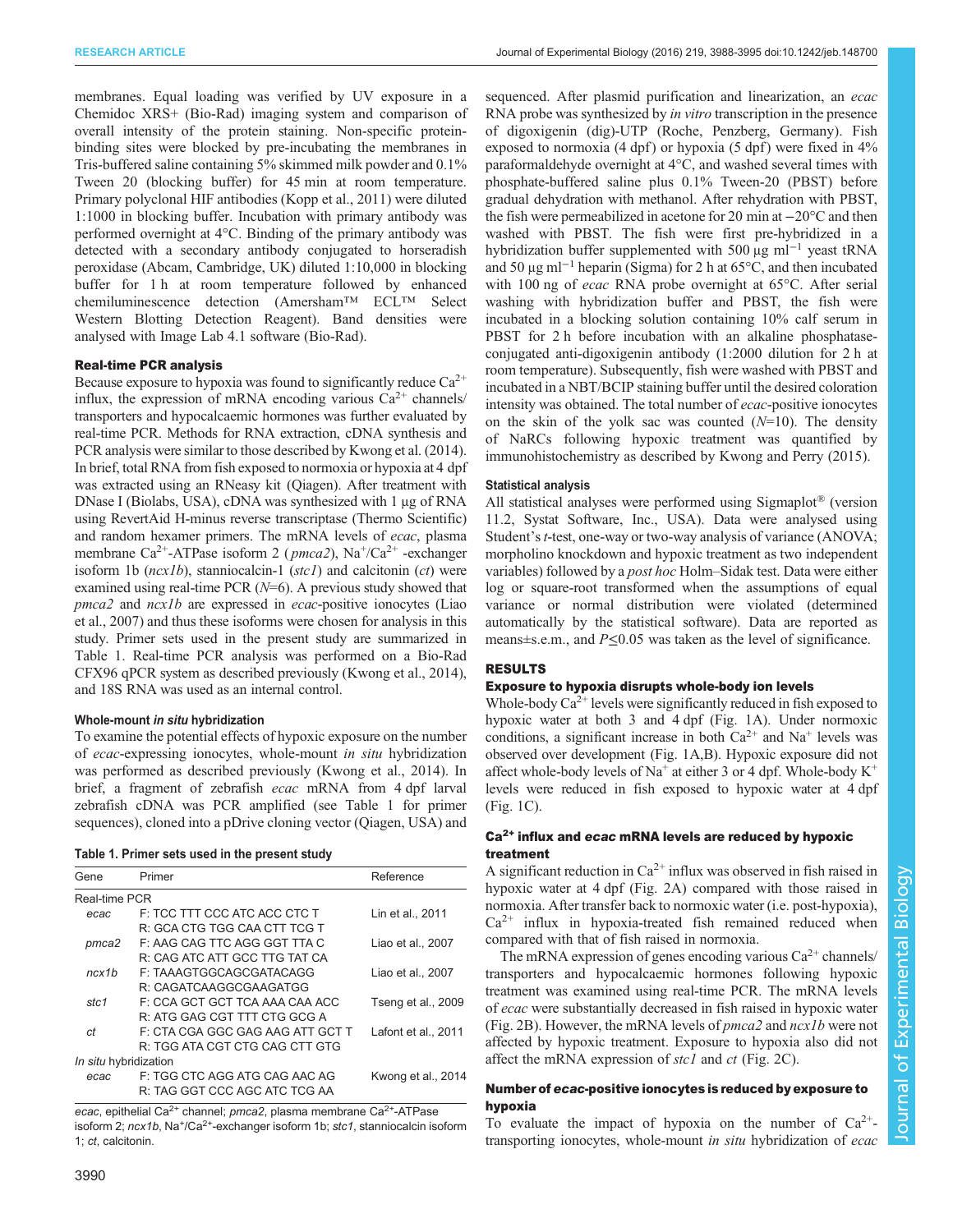<span id="page-3-0"></span>

Fig. 1. Effects of hypoxia on whole-body ion levels. Whole-body (A)  $Ca^{2+}$ , (B) Na+ and (C) K+ content in developing zebrafish raised in normoxic or hypoxic water. Note that the ages of fish were developmentally matched (i.e. corrected days post-fertilization, dpf ). Asterisks indicate a statistical difference between normoxia and hypoxia within the same developmental age. Different letters indicate a statistical difference between 3 and 4 dpf within the same normoxia or hypoxia treatment (P<0.05; two-way ANOVA, N=6). Data are presented as means±s.e.m.

at 4 dpf was performed. Compared with fish raised in normoxia, a significant reduction in the number of *ecac*-expressing ionocytes was observed in fish raised in hypoxic water ([Fig. 3](#page-4-0)A). [Fig. 3](#page-4-0)B,C and [Fig. 3](#page-4-0)D,E are representative images showing the ecac mRNA signals in the skin of the yolk sac after exposure to normoxia and hypoxia, respectively. The density of NaRCs was also reduced in fish exposed to hypoxia at 3 or 4 dpf [\(Fig. 4](#page-4-0)).

## The increase in HIF1- $\alpha$ b protein expression is prevented by morpholino gene knockdown

The effectiveness of morpholino gene knockdown on HIF1-αb protein expression was evaluated by western blotting at 4 dpf. In the sham group, exposure to hypoxia for 4 h markedly increased HIF1 αb protein expression ([Fig. 5](#page-4-0)). However, such an increase was not observed in HIF1-αb morphants (i.e. HIF MO).

# The role of HIF1- $\alpha$ b in Ca<sup>2+</sup> uptake

Wild-type fish treated with the HIF-stabilizing drug DMOG exhibited a significant reduction in both  $Ca^{2+}$  influx and wholebody  $Ca^{2+}$  levels at 4 dpf [\(Fig. 6](#page-5-0)). In controls (sham group), exposure



Fig. 2. Effects of hypoxia on  $Ca^{2+}$  influx and  $Ca^{2+}$  transport-related genes. (A) Influx of  $Ca^{2+}$  in developing zebrafish raised in normoxic or hypoxic water.  $Ca<sup>2+</sup>$  influx in hypoxia-treated fish was also measured in normoxic water (posthypoxia). Different letters indicate a statistical difference between treatments (P<0.05; one-way ANOVA, N=6). (B,C) The mRNA expression levels of (B) epithelial Ca<sup>2+</sup> channel (ecac), plasma membrane Ca<sup>2+</sup>-ATPase isoform 2 (  $p$ mca2), Na<sup>+</sup>/Ca<sup>2+</sup>-exchanger isoform 1b ( $ncx1b$ ), and (C) stanniocalcin isoform 1 (stc1) and calcitonin (ct) in fish raised in normoxia or hypoxia. Data were normalized to 18S RNA expression, and are expressed relative to fish in normoxia. Asterisks indicate a statistical difference (P<0.05; Student's t-test, N=6). All data are presented as means±s.e.m.

to hypoxia reduced  $Ca^{2+}$ influx [\(Fig. 7A](#page-5-0)). However, this was not observed in fish following HIF1-αb knockdown. The reduced wholebody Ca<sup>2+</sup> content during hypoxia was also significantly less pronounced in HIF1-αb morphants (percentage reduction in wholebody  $Ca^{2+}$  content during hypoxia: sham group, 62.6 $\pm$ 5.5%; HIF1αb morphants, 28.7±2.8%; data not shown). Results from wholemount in situ hybridization suggested that the number of ecacexpressing ionocytes was reduced by HIF1-αb knockdown or by exposure to hypoxia [\(Fig. 7](#page-5-0)B). However, the reduction in the number of ecac-expressing ionocytes during hypoxia was less pronounced in fish experiencing HIF1-αb knockdown.

#### **DISCUSSION Overview**

The present study demonstrated that zebrafish raised in hypoxic water exhibit a significant reduction in whole-body  $Ca^{2+}$  levels and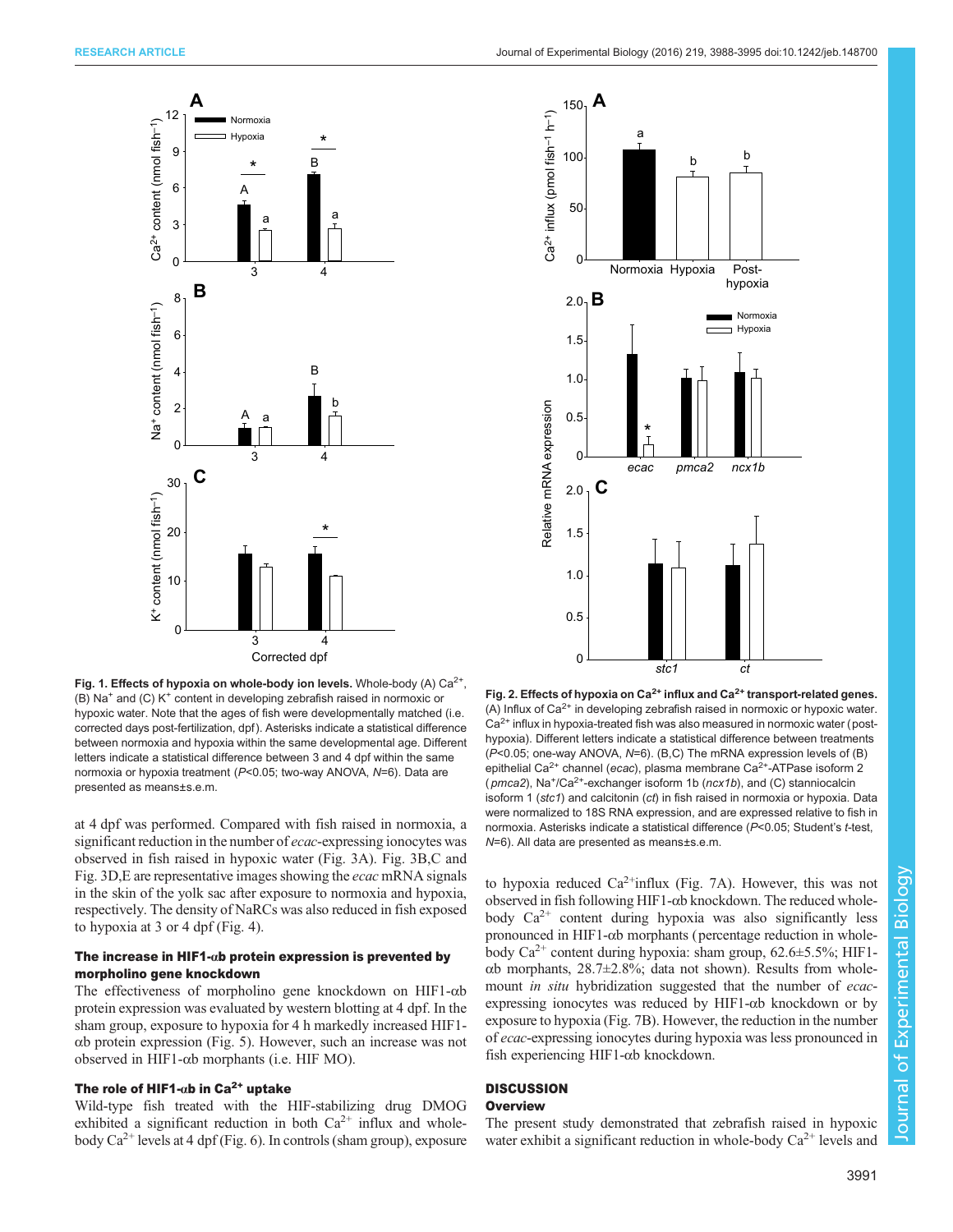<span id="page-4-0"></span>

Normoxia



Hypoxia



Fig. 3. Effects of hypoxia on the number of ecac-expressing ionocytes. (A) The number of ecac-expressing ionocytes on the skin of the yolk sac following exposure to normoxia or hypoxia at 4 dpf (corrected). Asterisks indicate a statistical difference ( $P<0.05$ ; Student's t-test,  $N=6$ ). Data are presented as means±s.e.m. (B–E) Representative images of whole-mount in situ hybridization showing the ecac mRNA signals (arrowheads) in fish raised in normoxic (B,C) or hypoxic (D,E) water.

an impairment of  $Ca^{2+}$  uptake. The reduction in  $Ca^{2+}$  uptake was associated with a decrease in ecac expression and number of ecacexpressing ionocytes. Interestingly, the inhibitory effects on  $Ca^{2+}$ uptake of hypoxic exposure were reduced in fish experiencing HIF-1αb knockdown, suggesting that activation of HIF-1αb suppressed  $Ca<sup>2+</sup>$  uptake under hypoxic conditions.

## Impact of hypoxia exposure on ionic regulation

In the present study, fish raised in hypoxic water exhibited a delay in development by about 24 h. Previous findings have also demonstrated that hypoxic treatment results in developmental delay in larval zebrafish [\(Manchenkov et al., 2015; Robertson](#page-6-0) [et al., 2014\)](#page-6-0). For this reason, results were compared for larvae exhibiting similar developmental ages.

Our results showed that zebrafish raised in hypoxic water until 4 dpf (corrected) exhibited a substantial reduction in whole-body  $Ca<sup>2+</sup>$  and K<sup>+</sup> levels. In contrast, hypoxia did not affect whole-body  $Na<sup>+</sup>$  content in developing zebrafish. A previous study showed that exposure to hypoxia for 24 h significantly reduced plasma levels of Na<sup>+</sup> in scaleless carp, G. przewalskii [\(Matey et al., 2008\)](#page-6-0). The apparent discrepancy may reflect stage- or species-specific



Fig. 4. Effects of hypoxia on the density of Na<sup>+</sup>/K<sup>+</sup>-ATPase-rich cells (NaRCs). NaRC density was measured in developmentally matched (i.e. corrected dpf) zebra fish. Asterisks indicate a statistical difference between normoxia and hypoxia within the same developmental age (P<0.05; two-way ANOVA, N=6). Data are presented as means±s.e.m.

differences in responses to hypoxia, and/or differences in the hypoxia protocols that were used. Because we observed that hypoxia severely affected whole-body  $Ca^{2+}$  balance in developing zebrafish, we opted to focus our study on the interactive effects of hypoxia and HIF1 $\alpha$ b on Ca<sup>2+</sup> influx. The results demonstrated that  $Ca<sup>2+</sup>$  uptake was markedly reduced in fish raised in hypoxic water. Importantly,  $Ca^{2+}$  uptake did not recover to control levels after transfer of the fish back to normoxic water. These findings suggest that the inhibition of  $Ca^{2+}$  uptake was not caused by the acute effects of low water  $O_2$  levels on  $Ca^{2+}$  influx, but rather reflected possible long-term changes in the Ca<sup>2+</sup>-transport function (e.g. reduction in the abundance of  $Ca^{2+}$  transporters; discussed below) that persisted when hypoxia was withdrawn. Such long-term impairment in  $Ca^{2+}$ uptake may have important implications for the development of cartilage/skeleton ([Kwong and Perry, 2015;](#page-6-0) [Vanoevelen et al.,](#page-7-0) [2011\)](#page-7-0). Further investigations are required to address this issue.

# Interaction of hypoxia and HIF-1 $\alpha$ b with Ca<sup>2+</sup> transport

In larval zebrafish, uptake of  $Ca^{2+}$  is thought to occur in a subset of NaRCs, which express ECaC at the apical membrane (for  $Ca^{2+}$ )



Fig. 5. Effects of morpholino gene knockdown on HIF-1 $\alpha$ b protein expression. The relative protein expression levels of HIF-1 $\alpha$ b in the sham group and HIF-1αb morphants (HIF MO) exposed to hypoxic water for 4 h. Total protein stain was used as a loading control, and data are expressed relative to the sham group in normoxia. Different letters indicate a statistical difference (P<0.05; one-way ANOVA, N=6). All data are presented as means±s.e.m.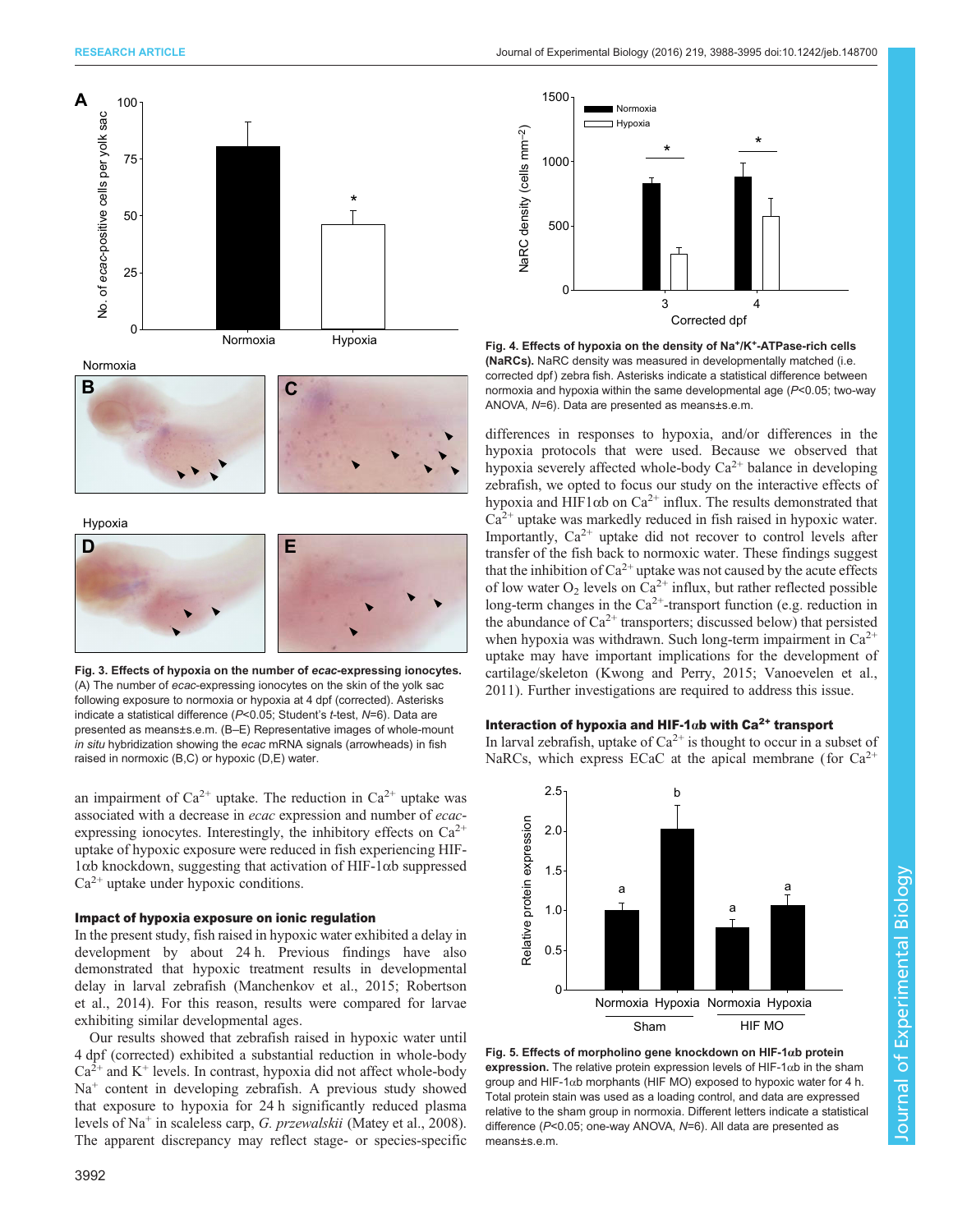<span id="page-5-0"></span>

Fig. 6. Effects of HIF stabilization on  $Ca^{2+}$  regulation. (A)  $Ca^{2+}$  influx and (B) whole-body Ca<sup>2+</sup> content in developing zebrafish treated with 100 μmol l<sup>-1</sup> dimethyloxaloylglycine (DMOG). Asterisks indicate a statistical difference (P<0.05; one-tail Student's t-test, N=6). All data are presented as means±s.e.m.

uptake) and  $Na^+/Ca^{2+}$ -exchanger (i.e. NCX1b) and  $Ca^{2+}-ATP$ ase (i.e. PMCA2) at the basolateral membrane (for  $Ca^{2+}$  extrusion out of the cell) ([Liao et al., 2007](#page-6-0); [Pan et al., 2005](#page-6-0)). To evaluate the potential molecular mechanisms underlying the inhibition of  $Ca^{2+}$ uptake during hypoxia, the mRNA expression of these genes was measured using real-time PCR. The results suggested that the mRNA levels of *ecac*, but not  $pmca2$  and  $ncx1b$ , are substantially reduced in fish raised in hypoxic water. This finding suggested a specific inhibitory effect of hypoxia on *ecac* expression. In rats, expression of the transient receptor potential vanilloid (TRPV) 5 and TRPV6 (orthologues of ECaC) was also found to decrease in the duodenum of animals exposed to hypoxia ([Yang et al., 2013\)](#page-7-0). In the present study, we also evaluated the effects of hypoxia on two hypocalcaemic hormones, stanniocalcin-1 (stc-1) and calcitonin (ct). These hormones were shown to inhibit  $Ca^{2+}$  uptake by decreasing the expression of *ecac* in larval zebrafish ([Lafont et al.,](#page-6-0) [2011](#page-6-0); [Tseng et al., 2009](#page-7-0)). Both stc-1 and ct were found to be expressed before 1 dpf, and continued to be expressed over development [\(Lafont et al., 2011;](#page-6-0) [Tseng et al., 2009\)](#page-7-0). Hypoxic treatment was reported to stimulate STC-1 mRNA and/or protein levels in various mammalian cell lines ([Ito et al., 2014](#page-6-0); [Yeung et al.,](#page-7-0) [2005](#page-7-0)). Additionally, we identified a putative hypoxia-regulatory element (HRE) in the upstream region of the stc-1 gene (data not shown). However, our results demonstrated that hypoxic treatment does not affect mRNA expression of stc-1 or ct. These findings suggest that the decreased *ecac* expression accompanying hypoxia was unlikely to be associated with *stc-1* and *ct* expression, although we cannot rule out the possibility that hypoxia modulated their



Fig. 7. Effects of HIF-1 $\alpha$ b knockdown on Ca<sup>2+</sup> regulation. (A) Influx of Ca<sup>2+</sup> in the sham group and HIF-1αb morphants (HIF MO) raised in normoxic or hypoxic water. Ca<sup>2+</sup> influx in hypoxia-treated fish was also measured in normoxic water (post-hypoxia). Different letters indicate a statistical difference (P<0.05; two-way ANOVA, N=6). (B) The number of ecac-expressing ionocytes in the shams group and HIF MO raised in normoxic or hypoxic water. Asterisks indicate a statistical difference between sham and HIF MO within the same normoxia or hypoxia treatment. Different letters indicate a statistical difference between normoxia and hypoxia within sham or HIF MO (P<0.05; two-way ANOVA, N=6). All data are presented as means±s.e.m.

protein levels. We further examined *ecac* expression using wholemount *in situ* hybridization, and observed that the number of *ecac*expressing ionocytes was significantly reduced following hypoxia. Notably, we also found that the density of NaRCs was decreased in fish exposed to hypoxia, suggesting a possible inhibitory effect of hypoxia on the differentiation of ecac-expressing NaRCs. Overall, the results indicate that the reduction in  $Ca^{2+}$  uptake by hypoxia was caused by a decrease in ecac expression associated with a reduction in the number of ecac-expressing ionocytes. It is also feasible that the expression of ecac per ecac-expressing ionocyte was reduced.

In the present study, we observed that fish treated with DMOG (a HIF-stabilizing drug; [van Rooijen et al., 2009](#page-7-0)) also exhibited a reduction in both  $Ca^{2+}$  uptake and whole-body  $Ca^{2+}$  content under normoxic conditions, suggesting that HIF may play an inhibitory role in  $Ca^{2+}$  regulation. A previous study showed that larval zebrafish exposed to hypoxia exhibited an increase in protein levels of HIF-1αb, but not HIF-2α or HIF-3α [\(Köblitz et al., 2015](#page-6-0)), suggesting that HIF-1 $\alpha$ b may play a more important role in hypoxic responses in this species in comparison to the other HIF genes. To examine the potential involvement of HIF-1 $\alpha$ b in Ca<sup>2+</sup> regulation, a functional gene knockdown approach was used to prevent activation of HIF- $1αb$  during hypoxia. The reduction in Ca<sup>2+</sup> influx during hypoxia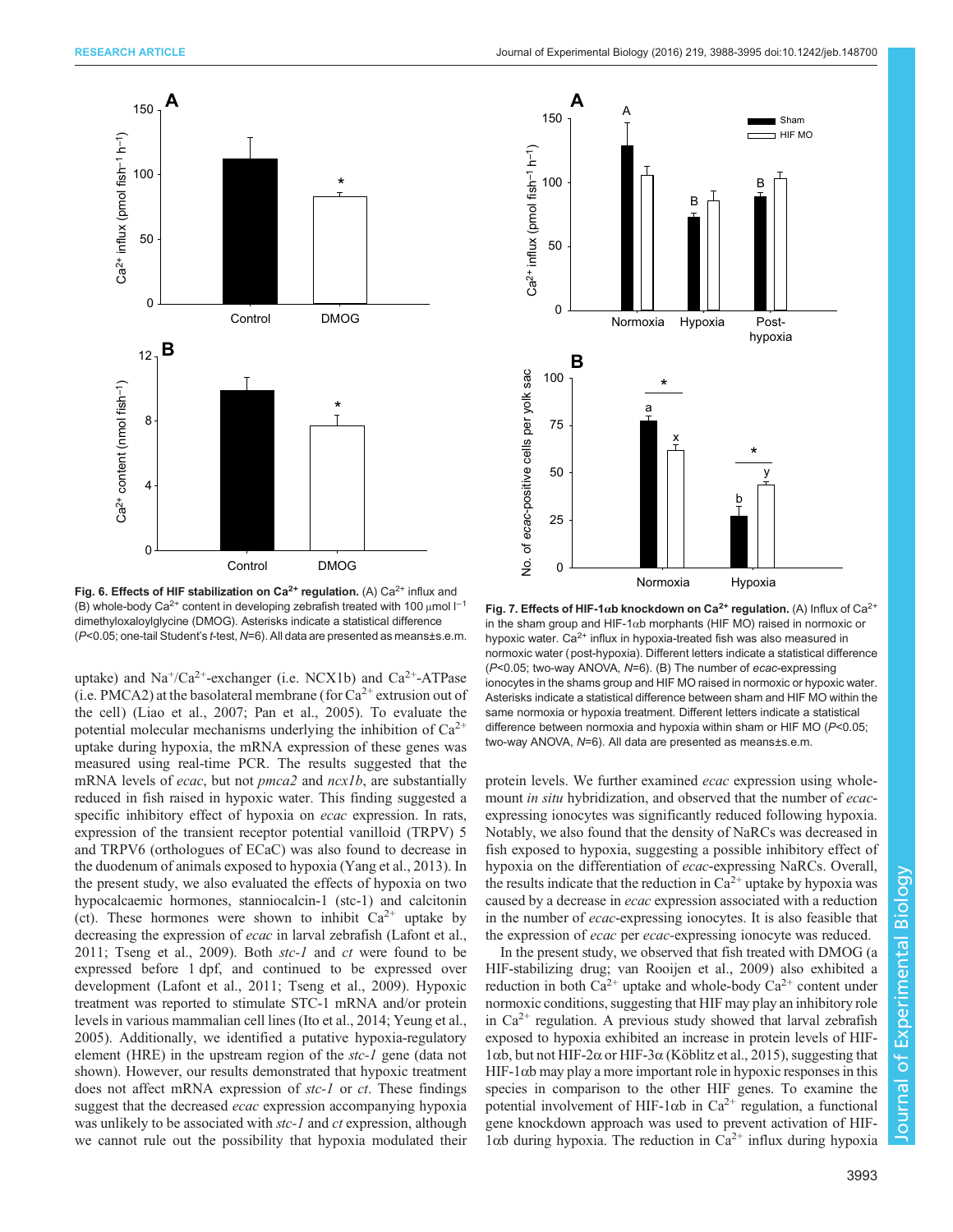<span id="page-6-0"></span>was no longer observed in fish experiencing HIF-1αb knockdown. Additionally, the decrease in the number of *ecac*-expressing ionocytes associated with hypoxia was less pronounced in the HIF-1αb-deficient fish. Together, these findings indicate that activation of HIF-1 $\alpha$ b during hypoxia was inhibitory to Ca<sup>2+</sup> uptake, probably via its interaction with ecac. The physiological significance of the HIF-1αb-mediated reduction in active  $Ca^{2+}$ uptake remains unclear. Because active uptake of  $Ca^{2+}$  is costly, the reduced  $Ca^{2+}$  uptake may help to reserve energy for other regulatory functions that may be more critical during early development, such as the cardiovascular and respiratory systems. In fact, hypoxia exposure has been shown to increase breathing frequency, stroke volume, cardiac output and the number of red blood cells in developing zebrafish (Kopp et al., 2014; Porteus et al., 2014). Clearly, more investigations are required to understand the precise role of HIF-1 $\alpha$ b during early development, particularly in hypoxic environments.

#### Conclusions and perspectives

The current study demonstrated that larval zebrafish raised in hypoxic water exhibit a disturbance in  $Ca^{2+}$  balance. Hypoxia reduced  $Ca^{2+}$  uptake by reducing the number of *ecac*-expressing ionocytes, which, in turn, presumably contributed to the decrease in whole-body *ecac* expression. These effects appeared to be associated with the activation of HIF-1αb during hypoxia. The present study revealed an important inhibitory role of HIF-1 $\alpha$ b in Ca<sup>2+</sup> transport functions in zebrafish. However, the precise molecular mechanisms underlying the actions of HIF-1 $\alpha$ b on ionocyte numbers and thereby ecac expression are unknown. It is possible that activation of HIF-1αb suppressed the differentiation of epidermal stem cells into ecacexpressing ionocytes. Long-term impairment of  $Ca^{2+}$  regulation may have significant implications for cartilage/skeleton development (Kwong and Perry, 2015; [Vanoevelen et al., 2011\)](#page-7-0). Future investigations should also address the potential chronic effects of hypoxia on bone formation in larval fish.

#### Acknowledgements

We thank Vishal Saxena, Christine Archer and Bill Fletcher for their help with animal husbandry, and Birgit Fiechtner for technical assistance with western blotting.

## Competing interests

The authors declare no competing or financial interests.

#### Author contributions

R.W.M.K., Y.K., V.T., E.A., N.H. and C.R. conducted the research; R.W.M.K., Y.K., N.H., B.P. and S.F.P. designed the research; R.W.M.K., Y.K., V.T., E.A., N.H., B.P. and S.F.P. analysed and interpreted the data; all authors revised the manuscript, and gave final approval for publication.

#### Funding

This work was supported by a Natural Sciences and Engineering Research Council of Canada Discovery Grant and Natural Sciences and Engineering Research Council of Canada Research Tools and Instrumentation Grant to S.F.P.

#### References

- Esaki, M., Hoshijima, K., Kobayashi, S., Fukuda, H., Kawakami, K. and Hirose, S. (2007). Visualization in zebrafish larvae of Na<sup>+</sup> uptake in mitochondriarich cells whose differentiation is dependent on foxi3a. Am. J. Physiol. 292, R470-R480.
- [Huang, L. E., Gu, J., Schau, M. and Bunn, H. F.](http://dx.doi.org/10.1073/pnas.95.14.7987) (1998). Regulation of hypoxia[inducible factor 1alpha is mediated by an O2-dependent degradation domain via](http://dx.doi.org/10.1073/pnas.95.14.7987) [the ubiquitin-proteasome pathway.](http://dx.doi.org/10.1073/pnas.95.14.7987) Proc. Natl. Acad. Sci. USA 95, 7987-7992.
- Hwang, P.-P. and Chou, M.-Y. [\(2013\). Zebrafish as an animal model to study ion](http://dx.doi.org/10.1007/s00424-013-1269-1) [homeostasis.](http://dx.doi.org/10.1007/s00424-013-1269-1) Pflügers Arch. 465, 1233-1247.
- Hwang, P.-P., Lee, T.-H. and Lin, L.-Y. [\(2011\). Ion regulation in fish gills: recent](http://dx.doi.org/10.1152/ajpregu.00047.2011) [progress in the cellular and molecular mechanisms.](http://dx.doi.org/10.1152/ajpregu.00047.2011) Am. J. Physiol. 301, [R28-R47.](http://dx.doi.org/10.1152/ajpregu.00047.2011)
- [Iftikar, F. I., Matey, V. and Wood, C. M.](http://dx.doi.org/10.1086/648566) (2010). The ionoregulatory responses to [hypoxia in the freshwater rainbow trout](http://dx.doi.org/10.1086/648566) Oncorhynchus mykiss. Physiol. Biochem. Zool. 83[, 343-355.](http://dx.doi.org/10.1086/648566)
- [Ito, Y., Zemans, R., Correll, K., Yang, I. V., Ahmad, A., Gao, B. and Mason, R. J.](http://dx.doi.org/10.1016/j.bbrc.2014.09.060) [\(2014\). Stanniocalcin-1 is induced by hypoxia inducible factor in rat alveolar](http://dx.doi.org/10.1016/j.bbrc.2014.09.060) epithelial cells. [Biochem. Biophys. Res. Commun.](http://dx.doi.org/10.1016/j.bbrc.2014.09.060) 452, 1091-1097.
- [Jenny, J.-P., Francus, P., Normandeau, A., Lapointe, F., Perga, M.-E., Ojala, A.,](http://dx.doi.org/10.1111/gcb.13193) [Schimmelmann, A. and Zolitschka, B.](http://dx.doi.org/10.1111/gcb.13193) (2016). Global spread of hypoxia in [freshwater ecosystems during the last three centuries is caused by rising local](http://dx.doi.org/10.1111/gcb.13193) human pressure. [Glob. Chang Biol.](http://dx.doi.org/10.1111/gcb.13193) 22, 1481-1489.
- [Jewell, U. R., Kvietikova, I., Scheid, A., Bauer, C., Wenger, R. H. Gassmann, M.](http://dx.doi.org/10.1096/fj.00-0732fje) (2001). Induction of HIF-1 $\alpha$  [in response to hypoxia is instantaneous.](http://dx.doi.org/10.1096/fj.00-0732fje) FASEB J 15, [1312-1314.](http://dx.doi.org/10.1096/fj.00-0732fje)
- Kajimura, S., Aida, K. and Duan, C. [\(2006\). Understanding hypoxia-induced gene](http://dx.doi.org/10.1128/MCB.26.3.1142-1155.2006) [expression in early development: In vitro and in vivo analysis of hypoxia-inducible](http://dx.doi.org/10.1128/MCB.26.3.1142-1155.2006) [factor 1-regulated zebra fish insulin-like growth factor binding protein 1 gene](http://dx.doi.org/10.1128/MCB.26.3.1142-1155.2006) expression. [Mol. Cell. Biol.](http://dx.doi.org/10.1128/MCB.26.3.1142-1155.2006) 26, 1142-1155.
- [Kimmel, C. B., Ballard, W. W., Kimmel, S. R., Ullmann, B. and Schilling, T. F.](http://dx.doi.org/10.1002/aja.1002030302) (1995). [Stages of embryonic development of the zebrafish.](http://dx.doi.org/10.1002/aja.1002030302) Dev. Dyn. 203, 253-310.
- Kö[blitz, L., Fiechtner, B., Baus, K., Lussnig, R. and Pelster, B.](http://dx.doi.org/10.1371/journal.pone.0128938) (2015). [Developmental expression and hypoxic induction of hypoxia inducible](http://dx.doi.org/10.1371/journal.pone.0128938) [transcription factors in the zebrafish.](http://dx.doi.org/10.1371/journal.pone.0128938) PLoS ONE 10, e0128938.
- Kopp, R., Kö[blitz, L., Egg, M. and Pelster, B.](http://dx.doi.org/10.1152/physiolgenomics.00250.2010) (2011). HIF signaling and overall [gene expression changes during hypoxia and prolonged exercise differ](http://dx.doi.org/10.1152/physiolgenomics.00250.2010) considerably. [Physiol. Genomics](http://dx.doi.org/10.1152/physiolgenomics.00250.2010) 43, 506-516.
- [Kopp, R., Bauer, I., Ramalingam, A., Egg, M. and Schwerte, T.](http://dx.doi.org/10.1371/journal.pone.0089099) (2014). Prolonged [hypoxia increases survival even in zebrafish](http://dx.doi.org/10.1371/journal.pone.0089099) Danio rerio showing cardiac [arrhythmia.](http://dx.doi.org/10.1371/journal.pone.0089099) PLoS ONE 9, e89099.
- Kumai, Y. and Perry, S. F. [\(2011\).](http://dx.doi.org/10.1152/ajpregu.00282.2011) [Ammonia](http://dx.doi.org/10.1152/ajpregu.00282.2011) [excretion](http://dx.doi.org/10.1152/ajpregu.00282.2011) [via](http://dx.doi.org/10.1152/ajpregu.00282.2011) [Rhcg1](http://dx.doi.org/10.1152/ajpregu.00282.2011) [facilitates](http://dx.doi.org/10.1152/ajpregu.00282.2011) [Na](http://dx.doi.org/10.1152/ajpregu.00282.2011)<sup>+</sup> [uptake in larval zebrafish,](http://dx.doi.org/10.1152/ajpregu.00282.2011) Danio rerio, in acidic water. Am. J. Physiol. 301, [R1517-R1528.](http://dx.doi.org/10.1152/ajpregu.00282.2011)
- Kwong, R. W. M. and Perry, S. F. [\(2015\). An essential role for parathyroid hormone](http://dx.doi.org/10.1210/en.2014-1968) [in gill formation and differentiation of ion-transporting cells in developing zebrafish.](http://dx.doi.org/10.1210/en.2014-1968) [Endocrinology](http://dx.doi.org/10.1210/en.2014-1968) 156, 2384-2394.
- [Kwong, R. W. M., Auprix, D. and Perry, S. F.](http://dx.doi.org/10.1152/ajpregu.00350.2013) (2014). Involvement of the calcium[sensing receptor in calcium homeostasis in larval zebrafish exposed to low](http://dx.doi.org/10.1152/ajpregu.00350.2013) [environmental calcium.](http://dx.doi.org/10.1152/ajpregu.00350.2013) Am. J. Physiol. 306, R211-R221.
- [Kwong, R. W. M., Kumai, Y. and Perry, S. F.](http://dx.doi.org/10.1016/j.ygcen.2016.05.016) (2016). Neuroendocrine control of [ionic balance in zebrafish.](http://dx.doi.org/10.1016/j.ygcen.2016.05.016) Gen. Comp. Endocrinol. 234, 40-46.
- [Lafont, A.-G., Wang, Y.-F., Chen, G.-D., Liao, B.-K., Tseng, Y.-C., Huang, C.-J.](http://dx.doi.org/10.1002/jbmr.301) and Hwang, P.-P. [\(2011\). Involvement of calcitonin and its receptor in the control](http://dx.doi.org/10.1002/jbmr.301) [of calcium-regulating genes and calcium homeostasis in zebrafish \(](http://dx.doi.org/10.1002/jbmr.301)Danio rerio). [J. Bone Miner. Res.](http://dx.doi.org/10.1002/jbmr.301) 26, 1072-1083.
- [Liao, B.-K., Deng, A.-N., Chen, S.-C., Chou, M.-Y. and Hwang, P.-P.](http://dx.doi.org/10.1186/1471-2164-8-354) (2007). [Expression and water calcium dependence of calcium transporter isoforms in](http://dx.doi.org/10.1186/1471-2164-8-354) [zebrafish gill mitochondrion-rich cells.](http://dx.doi.org/10.1186/1471-2164-8-354) BMC Genomics 8, 354.
- [Lin, C.-H., Tsai, I. L., Su, C.-H., Tseng, D.-Y. and Hwang, P.-P.](http://dx.doi.org/10.1371/journal.pone.0023689) (2011). Reverse [effect of mammalian hypocalcemic cortisol in fish: Cortisol stimulates Ca](http://dx.doi.org/10.1371/journal.pone.0023689)<sup>2+</sup> [uptake](http://dx.doi.org/10.1371/journal.pone.0023689) [via glucocorticoid receptor-mediated vitamin D3 metabolism.](http://dx.doi.org/10.1371/journal.pone.0023689) PLoS ONE 6, [e23689.](http://dx.doi.org/10.1371/journal.pone.0023689)
- [Manchenkov, T., Pasillas, M. P., Haddad, G. G. and Imam, F. B.](http://dx.doi.org/10.1534/g3.115.018010) (2015). Novel [genes critical for hypoxic preconditioning in zebrafish are regulators of insulin and](http://dx.doi.org/10.1534/g3.115.018010) [glucose metabolism.](http://dx.doi.org/10.1534/g3.115.018010) G3 5, 1107-1116.
- [Matey, V., Richards, J. G., Wang, Y., Wood, C. M., Rogers, J., Davies, R., Murray,](http://dx.doi.org/10.1242/jeb.010181) [B. W., Chen, X.-Q., Du, J. and Brauner, C. J.](http://dx.doi.org/10.1242/jeb.010181) (2008). The effect of hypoxia on gill [morphology and ionoregulatory status in the Lake Qinghai scaleless carp,](http://dx.doi.org/10.1242/jeb.010181) [Gymnocypris przewalskii.](http://dx.doi.org/10.1242/jeb.010181) J. Exp. Biol. 211, 1063-1074.
- [Ohh, M., Park, C. W., Ivan, M., Hoffman, M. A., Kim, T.-Y., Huang, L. E., Pavletich,](http://dx.doi.org/10.1038/35017054) N., Chau, V. and Kaelin, W. G. [\(2000\). Ubiquitination of hypoxia-inducible factor](http://dx.doi.org/10.1038/35017054) [requires direct binding to the \[bgr\]-domain of the von Hippel-Lindau protein.](http://dx.doi.org/10.1038/35017054) Nat. Cell Biol. 2[, 423-427.](http://dx.doi.org/10.1038/35017054)
- [Pan, T.-C., Liao, B.-K., Huang, C.-J., Lin, L.-Y. and Hwang, P.-P.](http://dx.doi.org/10.1152/ajpregu.00816.2004) (2005). Epithelial  $Ca<sup>2+</sup>$  $Ca<sup>2+</sup>$  [channel](http://dx.doi.org/10.1152/ajpregu.00816.2004) [expression](http://dx.doi.org/10.1152/ajpregu.00816.2004) [and](http://dx.doi.org/10.1152/ajpregu.00816.2004)  $Ca<sup>2+</sup>$  [uptake in developing zebrafish.](http://dx.doi.org/10.1152/ajpregu.00816.2004) Am. J. Physiol. 289[, R1202-R1211.](http://dx.doi.org/10.1152/ajpregu.00816.2004)
- [Porteus, C. S., Abdallah, S. J., Pollack, J., Kumai, Y., Kwong, R. W. M., Yew,](http://dx.doi.org/10.1113/jphysiol.2014.271098) H. M., Milsom, W. K. and Perry, S. F. [\(2014\). The role of hydrogen sulphide in the](http://dx.doi.org/10.1113/jphysiol.2014.271098) [control of breathing in hypoxic zebrafish \(](http://dx.doi.org/10.1113/jphysiol.2014.271098)Danio rerio). J. Physiol. 592, 3075-3088.
- Ratcliffe, P. J., O'Rourke, J. F., Maxwell, P. H. and Pugh, C. W. (1998). Oxygen sensing, hypoxia-inducible factor-1 and the regulation of mammalian gene expression. J. Exp. Biol. 201, 1153-1162.
- Robertson, C. E., Wright, P. A., Köblitz, L. and Bernier, N. J. (2014). Hypoxia[inducible factor-1 mediates adaptive developmental plasticity of hypoxia tolerance](http://dx.doi.org/10.1098/rspb.2014.0637) in zebrafish, Danio rerio. [Proc. R. Soc. Lond. B](http://dx.doi.org/10.1098/rspb.2014.0637) 281, 20140637.
- [Rojas, D. A., Perez-Munizaga, D. A., Centanin, L., Antonelli, M., Wappner, P.,](http://dx.doi.org/10.1016/j.modgep.2006.08.002) [Allende, M. L. and Reyes, A. E.](http://dx.doi.org/10.1016/j.modgep.2006.08.002) (2007). Cloning of hif-1 $\alpha$  and hif-2 $\alpha$  and mRNA [expression pattern during development in zebrafish.](http://dx.doi.org/10.1016/j.modgep.2006.08.002) Gene Expr. Patterns. 7, [339-345.](http://dx.doi.org/10.1016/j.modgep.2006.08.002)
- Rytkö[nen, K. T., Akbarzadeh, A., Miandare, H. K., Kamei, H., Duan, C., Leder,](http://dx.doi.org/10.1111/j.1558-5646.2012.01820.x) [E. H., Williams, T. A. and Nikinmaa, M.](http://dx.doi.org/10.1111/j.1558-5646.2012.01820.x) (2013). Subfunctionalization of cyprinid